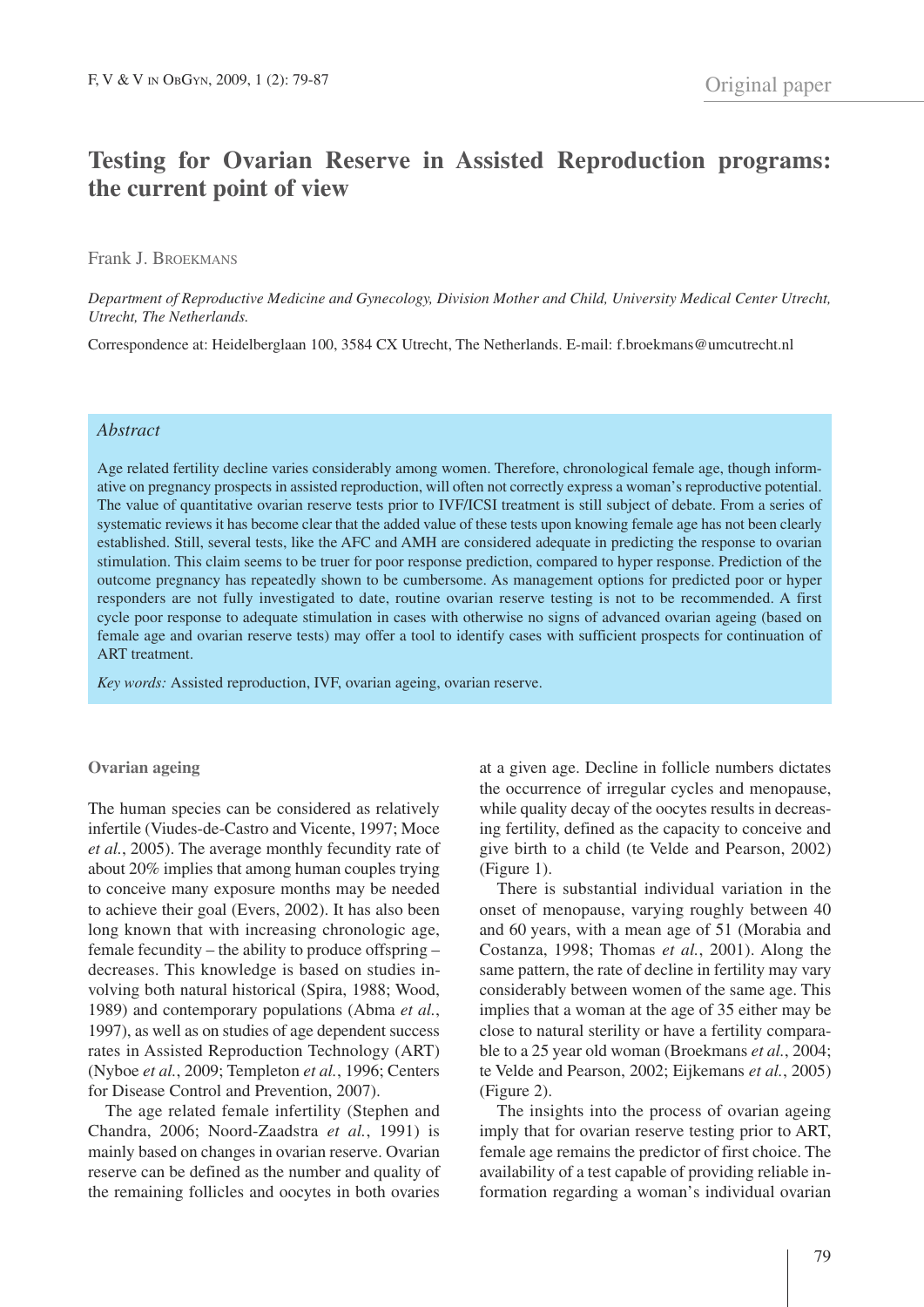Number of follicles



*Fig. 1.* — Quantitative (solid line) and qualitative (dotted line) decline of the ovarian follicle pool, which is assumed to dictate the onset of the important reproductive events (Graph was drawn after Hansen and de Bruin (Hansen *et al.*, 2008; de Bruin *et al.*, 2001).



*Fig. 2.* — Variations in age at the occurrence of specific stages of ovarian ageing. For explanation of the background of data, see te Velde and Pearson (te Velde and Pearson, 2002). Adapted from te Velde and Pearson (2002).

reserve within a certain age category would enable the clinician to provide an individually tailored treatment plan. For instance, in older women the finding of a high ovarian reserve may justify the decision to allow ART treatment, while in young women with exhausted reserve either early application, refusal of ART or choosing for egg donation could be the consequence.

#### **Ovarian reserve testing prior to IVF**

The first notice on ovarian reserve assessment prior to starting IVF was published in 1988. FSH levels in the early follicular phase appeared related to stimulation response and outcome of IVF treatment (Muasher *et al.*, 1988). Soon thereafter, the predictive role for basal FSH in IVF treatment was further confirmed by Scott *et al.* (Scott *et al.*, 1989), who stated that cycle day three FSH levels predicted pregnancy outcome and stimulation characteristics in IVF, and might be useful in counselling patients. In the two decades thereafter, a large body of additional work was published, showing that several other cycle day 3 parameters, such as Inhibin B, the antral follicle count (AFC) and antimullerian hormone (AMH) were capable of predicting ovarian responsiveness, and, to a much lesser extent, the outcome of IVF in terms of pregnancy (Seifer *et al.*, 1997; Seifer *et al.*, 2002; Tomas *et al.*, 1997). Tests that challenged the cohort of FSH sensitive follicles in various ways had equal predictive capacity to predict response and outcome compared to basal tests, and thus failed to achieve wide application (Loumaye *et al.*, 1990; Winslow *et al.*, 1991; Fanchin *et al.*, 1994; Hendriks *et al.*, 2005a; Hendriks *et al.*, 2005b; Hendriks *et al.*, 2006).

Ovarian reserve can be considered normal in conditions where stimulation by exogenous gonadotropins results in the retrieval of some 6-14 healthy oocytes at follicle puncture (Fasouliotis *et al.*, 2000; Popovic-Todorovic *et al.*, 2003b; Nargund *et al.*, 2007). With such a yield the chances of producing a live birth through IVF are considered optimal (van der Gaast *et al.*, 2006). In addition to the number of recruitable follicles (a reflection of the ovarian reserve status), follicle sensitivity to FSH as well as the pharmacokinetics of FSH determine a woman's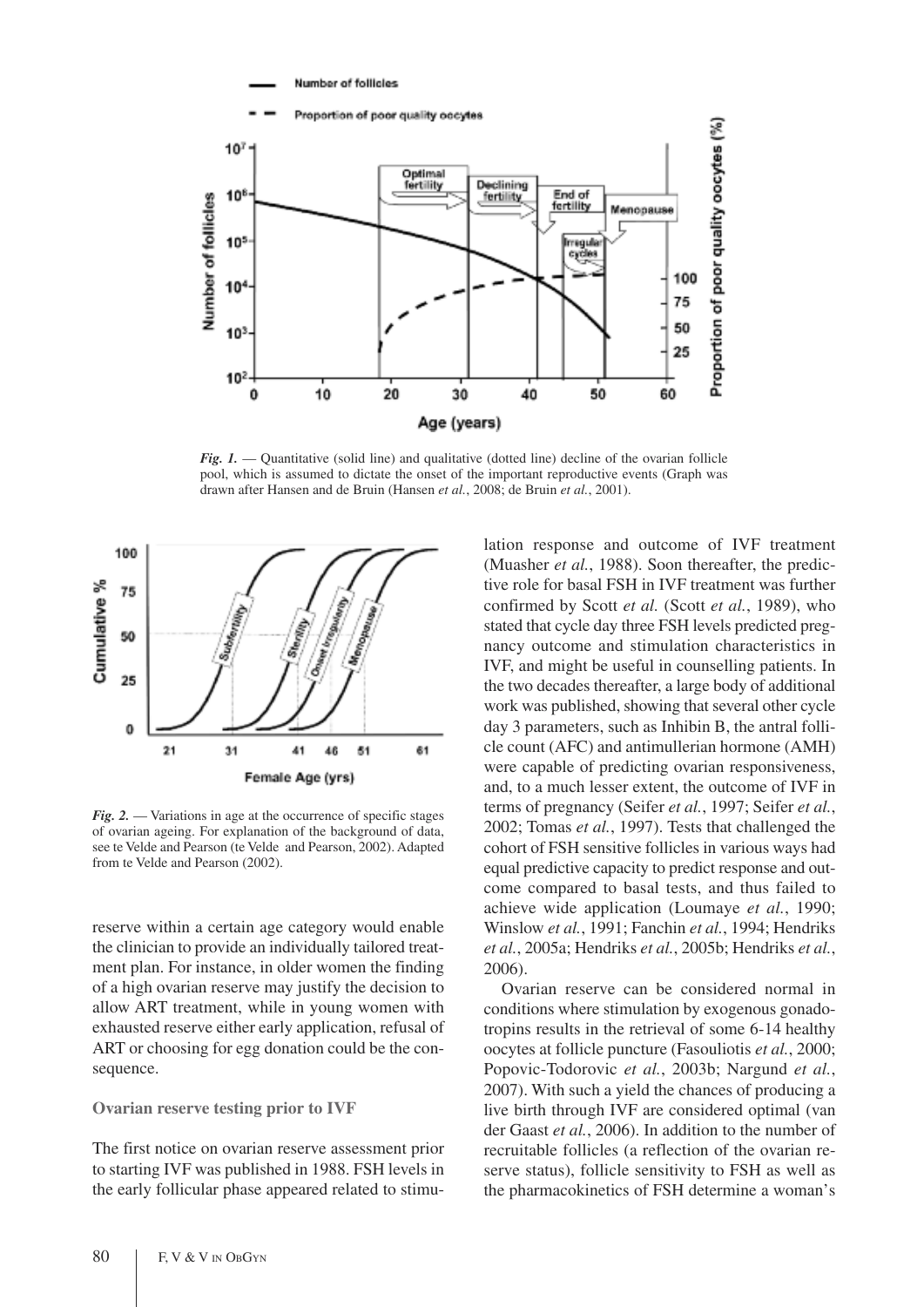ovarian response to stimulation (Karlsson *et al.*, 1998; Karlsson *et al.*, 1997). The dose of FSH used may therefore be a factor of importance, although the therapeutic range of this compound seems quite narrow. Higher doses of FSH may lead to higher numbers of oocytes retrieved in younger patients (Out *et al.*, 2001), but not in all studies (Harrison *et al.*, 2001). Such an approach will certainly fail in older women (Yong *et al.*, 2003) or in women expected to have a poor response to stimulation based on an abnormal ovarian reserve test (Klinkert, 2005). With currently applied dose levels of exogenous FSH (150-450 IU) stimulation of the ovaries will be maximal in virtually 100% of cases.

The preferred outcome of OR test prediction studies would be live birth after a series of ART cycles in order to express of a couple's fertility potential. Other outcome measures (especially oocyte yield or follicle number and pregnancy after one IVF/ICSI cycle) are in fact the most common. However, ovarian reserve tests mainly relate to the size of the follicle cohort that is at any time responsive to FSH. The antral follicle count (AFC) assessed by transvaginal ultrasonography provides direct visual assessment of the cohort (Hendriks *et al.*, 2005), while the endocrine markers anti mullerian hormone (AMH) and inhibin B are released products from the antral follicle pool (Broekmans *et al.*, 2006; Seifer *et al.*, 1997; Seifer, MacLaughlin *et al.*, 2002). Basal FSH provides a more indirect marker, as it reflects a reduced feedback from the antral follicle pool as it becomes smaller in size. It goes without saying that the focus on quantity prohibits high expectations on the relation to oocyte quality and pregnancy as outcome.

Ovarian reserve test evaluation should imply the assessment of predictive accuracy and clinical value of the test. Predictive accuracy refers to the degree by which the outcome condition (pregnancy or poor response) is predicted correctly. Summary statistics of accuracy include sensitivity (rate of correct identification of cases with e.g. poor response) and specificity (rate of correct identification of cases without poor response) (Deeks, 2001; Grimes and Schulz, 2005). Using the sensitivity and specificity for a range of cut off levels a Receiver Operating Characteristic curve can be drawn and area under this curve calculated to represent the overall predictive accuracy of the test. Values of 1.0 imply perfect and 0.5 indicate completely absent discrimination.

Assessment of the clinical value is a complex process through which the applicability in daily practice should become clear. The overall accuracy represented by the ROC curve, the choice of a cut off for abnormality, the rate of abnormal tests at that cut off, the post test probability of disease (i.e., poor response or non-pregnancy), the valuation of false positive and false negative test results and the consequence for patient management of an abnormal test will all contribute to the process of deciding whether a test is useful or not. An overall estimate of test quality is the positive likelihood ratio, which describes the chance of an abnormal test over a normal test in the case of non pregnancy or poor response. The cost of carrying out the test as a routine measure and the burden to the patient, balanced against the reduction in costs by excluding cases with low pregnancy prospects need also to be incorporated in the decision process. Finally, clinical value may also be influenced by valuation from patients and health insurance preference regarding the consequences that should be drawn from abnormal tests (Mol *et al.*, 2006).

One aspect of clinical value deserves special attention. Ovarian reserve tests are mostly used as a diagnostic test, indicating that in case of an abnormal test result the diagnosis diminished ovarian reserve is made (Levi *et al.*, 2001; Scott Jr. and Hofmann, 1995). In fact, ovarian reserve tests may better be considered as screening tests, where an abnormal test necessitates confirmation by another test. This other test may for instance be a first IVF attempt where ovarian response to maximal stimulation is the additional test. Alternatively, combinations of independently predictive tests or repeating of the initial test could improve the diagnostic performance of the single test (Bancsi *et al.*, 2002; Bancsi *et al.*, 2004a; Bancsi *et al.*, 2004b; van Rooij *et al.*, 2002; Ng *et al.*, 2000; Popovic-Todorovic *et al.*, 2003b).

In several systematic reviews in the last decade the true value of ovarian reserve tests for clinical practice has been debated (Bancsi *et al.*, 2003; Broekmans *et al.*, 2006; Broer *et al.*, 2009; Hendriks *et al.*, 2007; Verhagen *et al.*, 2008). Especially, the limited capacity of OR tests to discriminate between pregnant and non pregnant women and the lack of knowledge on the added value of OR tests upon knowing the female's age have been reason not to advocate OR testing as routine test prior to IVF.

Ovarian reserve research has mainly focussed on the explanation and prediction of poor responses and low pregnancy outcome in assisted reproduction technology (ART) treatment. A hyper response to ovarian stimulation, however, also represents an continuous challenge for the clinician. Cycle cancellation at any stage in hyperresponders is often necessary to eliminate the risk of developing the ovarian hyperstimulation syndrome (OHSS), a potentially life threatening condition. Also, the interest in milder stimulation protocols, that lead to lower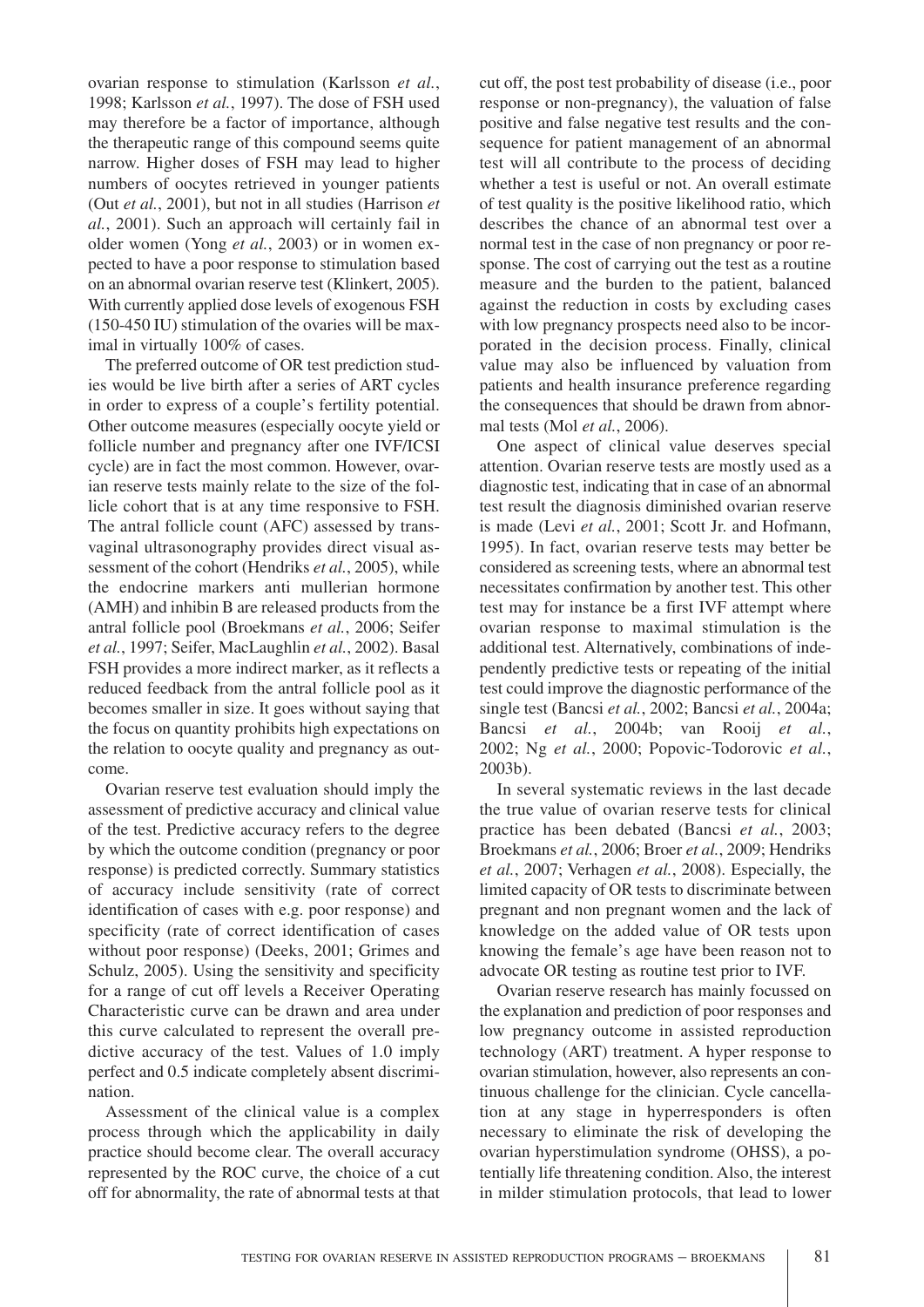

Accuracy Non Pregnancy prediction



*Fig. 3.* — Example of ovarian reserve test performance (AFC, AMH and FSH) showing receiver operator characteristic (ROC) curves for the prediction of poor response (upper panel) and non pregnancy (lower panel) in IVF. Data were based on a series of meta-analyses on ovarian reserve tests (Broekmans *et al.*, 2006; Broer *et al.*, 2009).

costs, patient burden and complications (Heijnen *et al.*, 2007; Polinder *et al.*, 2007), urges for the availability of reliable markers of hyper response. Finally, hyper response to ovarian stimulation is more and more considered as a condition in which low quality or immature oocyes are added to a basal number of best quality oocytes (Kok *et al.*, 2006).

Factors that are classically associated with hyperresponse and OHSS are lean habitus, young age, presence of multiple antral follicles, and the presence of the polycystic ovary syndrome (PCOS). The prediction of hyper response from prior tests like basal FSH, AMH or the AFC has shown to be quite inaccurate or at least inconsistent (Seifer *et al.*, 2002; van Rooij *et al.*, 2002; Nelson *et al.*, 2007; Ng *et al.*,

2000; Lee *et al.*, 2008; Tremellen *et al.*, 2005). Currently, no definite strategies on management in case of a predicted hyper response based on such prior test are known, although FSH dose reduction would be the logical step (Olivennes *et al.*, 2009). Prevention of hyper response therefore is based on patient profiles, like very young age and the presence of the PCO Syndrome, as well as the general use of modest dosing schemes not exceeding 200 IU in first cycles.

#### **ORT accuracy and clinical value**

The findings in a series of systematic reviews of the existing literature (Bancsi *et al.*, 2003; Broekmans *et al.*, 2006; Broer *et al.*, 2008; Hendriks *et al.*, 2005; Hendriks *et al.*, 2007; Verhagen *et al.*, 2008) have demonstrated that several tests have good capacity to predict poor responders to ovarian hyper stimulation for IVF. The areas under the receiver operator characteristic curve (AUC-ROC) for baseline FSH, and especially the AFC and AMH, indicate that the overall accuracy is sufficient (Figure 3, (AUC-ROC:  $> 0.70$ ).

For instance, if the prevalence of poor response was set at 20% and the cut off chosen at a positive likelihood ratio (ie. the chance of an abnormal test over a normal test in poor responders) level of at least 6 (indicating an overall good test), an abnormal AFC would indicate a post-test probability of poor ovarian response of around 67%. This would make the AFC test a clinically valuable test, especially as an abnormal test result would be found in 12% of patients. The same has shown to be true for AMH, where comparable levels for post test probability and abnormal test rate were observed as for the AFC. The choice for either of these two tests is mainly directed by practical issues, like availability and stability of the AMH assay and the possibilities for standardised use of ultrasound based follicle counting (Broekmans *et al.*, 2009). In contrast, for FSH, a positive LR of 6 and over would imply a post-test likelihood of poor response of about 67%, but at such high cut off levels that abnormal tests would occur in only 3% of patients.

From the reviews, the predictive ability towards pregnancy after one IVF cycle appeared only marginal for all the tests, as the area under the ROC curve remained very close to the non discriminative value of 0.50. Only with extreme cut offs for an abnormal test some non pregnant cases were predicted correctly, without too many false positives. At such cut off levels the rate of abnormal tests is very low  $(\leq 2\%)$ .

Recent literature has focused on the added value of ovarian reserve tests to the information of female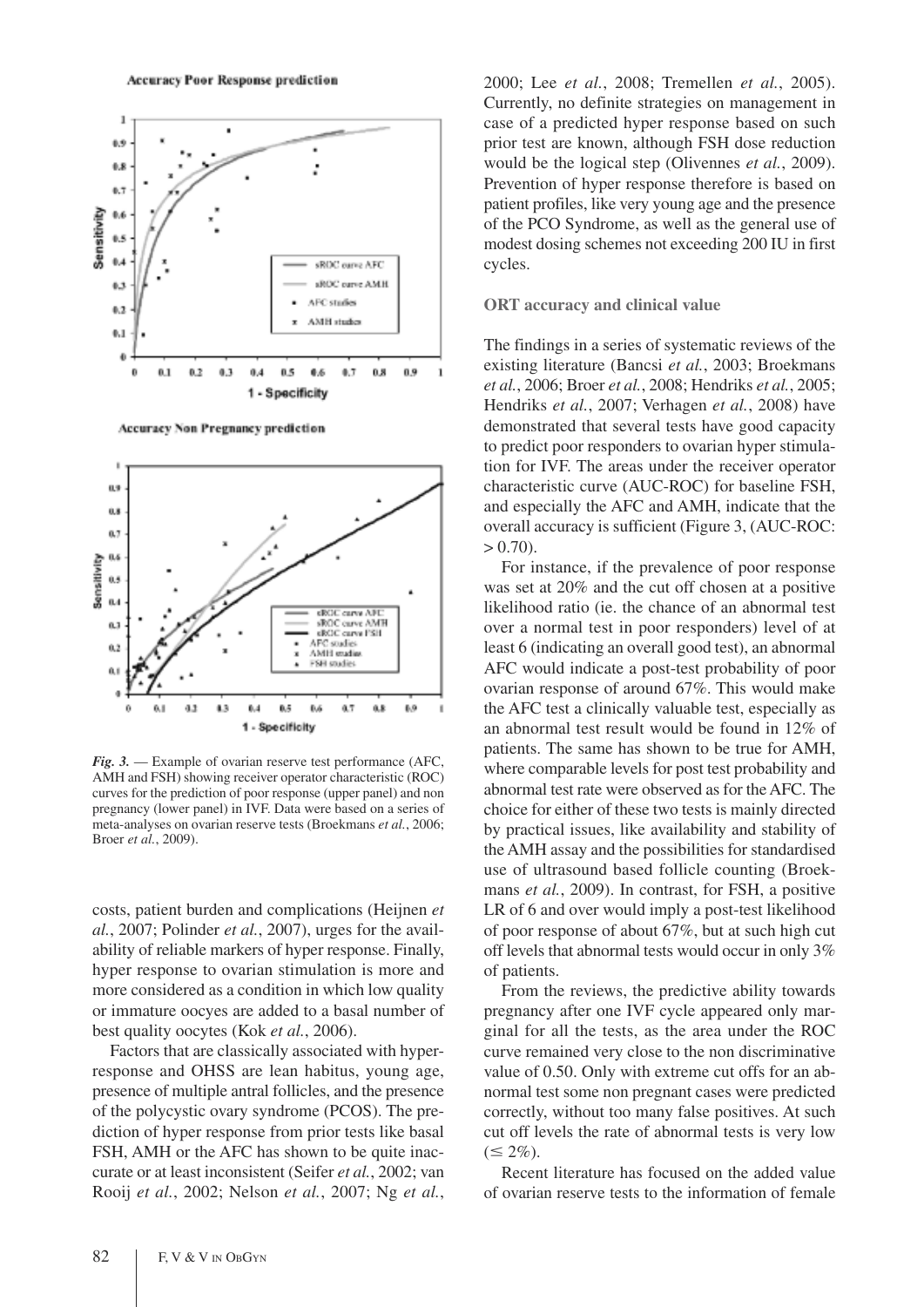age, although reports on the univariate prediction from OR tests seem quite hard to eliminate (Maseelall *et al.*, 2009). The relation between age and live birth in ART programs is strong, although it remains difficult to decide at which age level the prospects for pregnancy have become poor enough to advice against or refuse treatment. Adding information from OR tests would help the chance prediction to be individualised. Recent work by Scott (Scott Jr *et al.*, 2008) has attempted to define age specific cut off levels for basal FSH to predict failure to achieve live birth. It appeared that useful cut offs per age class could only be identified at threshold values where the live birth rates were under 2%. At such, high (15- 18 IU/l), cut off levels the percentage of abnormal test results appeared to be only 1.6%. Also, in the range of FSH results under 12 IU/l, the added predictive value upon female age has demonstrated to be only marginal, so that lower than extreme cut offs will make the test useless, in spite of more abnormal tests obtained (Henne *et al.*, 2008; Sun *et al.*, 2008).

In general, therefore, ovarian reserve testing prior to starting ART treatment should be regarded useful only if the occurrence of poor response to ovarian stimulation is to be predicted and with the assumption that this foreseen poor response can be effectively prevented with improvement of pregnancy chances (Nelson *et al.*, 2009). However, even a normalized response to ovarian stimulation may not alter the prognosis regarding the chances of pregnancy (Land *et al.*, 1996). Several studies have shown that in observed poor responders in a first IVF cycle no clear benefit can be expected from various changes in management like increasing the dosage (Hoveyda *et al.*, 2002), applying co-medication, or changing the approach of the GnRH agonist administration (Tarlatzis *et al.*, 2003; Klinkert, 2005; Shanbhag *et al.*, 2007; Kyrou *et al.*, 2009; Kolibianakis *et al.*, 2009; Mochtar *et al.*, 2007). This implies that a prior prediction of poor response is to be considered useless, unless this prediction would identify cases with a poor response due to FSH under dosing related to obesity or FSH receptor polymorphisms.

In cases without signs of ovarian ageing the use of a prediction model for ovarian response to FSH, containing the AFC, ovarian volume, power Doppler score, female age and smoking habit, was developed for individualization of the FSH dose from the first cycle onwards (Popovic-Todorovic *et al.*, 2003b). To test whether this FSH dosage score performs well in predicting ovarian response, a randomized trial compared ovarian response in women assigned either to an individual dose of FSH based on her score, or a 'standard' dose of 150 IU/day (Popovic-Todorovic *et al.*, 2003a; Popovic-Todorovic *et al.*, 2004). Women in the individual dose group had a higher

proportion of appropriate ovarian response than women in the standard dose group. Even ongoing pregnancy rates were higher in the individualized compared to the standard dose group and dose adjustments were less frequently necessary than in the standard dose group. Whether the increased occurrence of pregnancies had been obtained from dose reduced or dose increased (predicted poor responder) cases was not made clear. Further research on the issue of patient tailored dosing and its possible beneficial effects upon pregnancy rates needs to be awaited to see whether poor responders due to other factors than ovarian ageing indeed will benefit from adapted treatment schedules (Olivennes *et al.*, 2009).

#### **First cycle poor response**

Testing for ovarian reserve may also be possible by using the quantity of the ovarian response to maximal ovarian stimulation in the first ART cycle. The assumption would be that the antral follicles visible at transvaginal ultrasound will all grow into dominance with the use of dosages of exogenous FSH of 150 IU daily or over. Support for this comes from studies where the number of oocytes appeared correlated to the number of antral follicles (Hansen *et al.*, 2003; Hsieh *et al.*, 2001; Lorusso *et al.*, 2007). A poor response to stimulation, defined as a low number of mature follicles developed or oocytes obtained after a conventional long GnRH agonist suppression protocol, will generally be interpreted as a proof of diminished ovarian reserve and reduced prognosis for pregnancy. Cycle cancellation to a standard IVF stimulation will predict a poor response in a subsequent cycle more accurately than classical ovarian reserve tests (Penarrubia *et al.*, 2005). Also, poor responders experience an earlier transition into menopause compared to normal responders, confirming the relation between response and subsequent fertility potential.

Still, a poor response may also be caused by conditions like sub maximal stimulation in obese women, the presence of a FSH receptor polymorphism or simply by chance. In such poor responders, the prospects in the actual and subsequent cycles are not so unfavourable that refusal of treatment is justified (Popovic-Todorovic *et al.*, 2003a; Popovic-Todorovic *et al.*, 2003b). The same seems to be true for poor responders of younger age as has been shown from several studies (Lashen *et al.*, 1999). Only if a poor response occurs in cases with an unfavourable additional profile (female age over 38, abnormal ovarian reserve test, repeated poor response) does prognosis for subsequent cycles becomes cumbersome enough for further denial of treatment (Vladimirov *et al.*, 2005; Baka *et al.*, 2006; Zhen *et*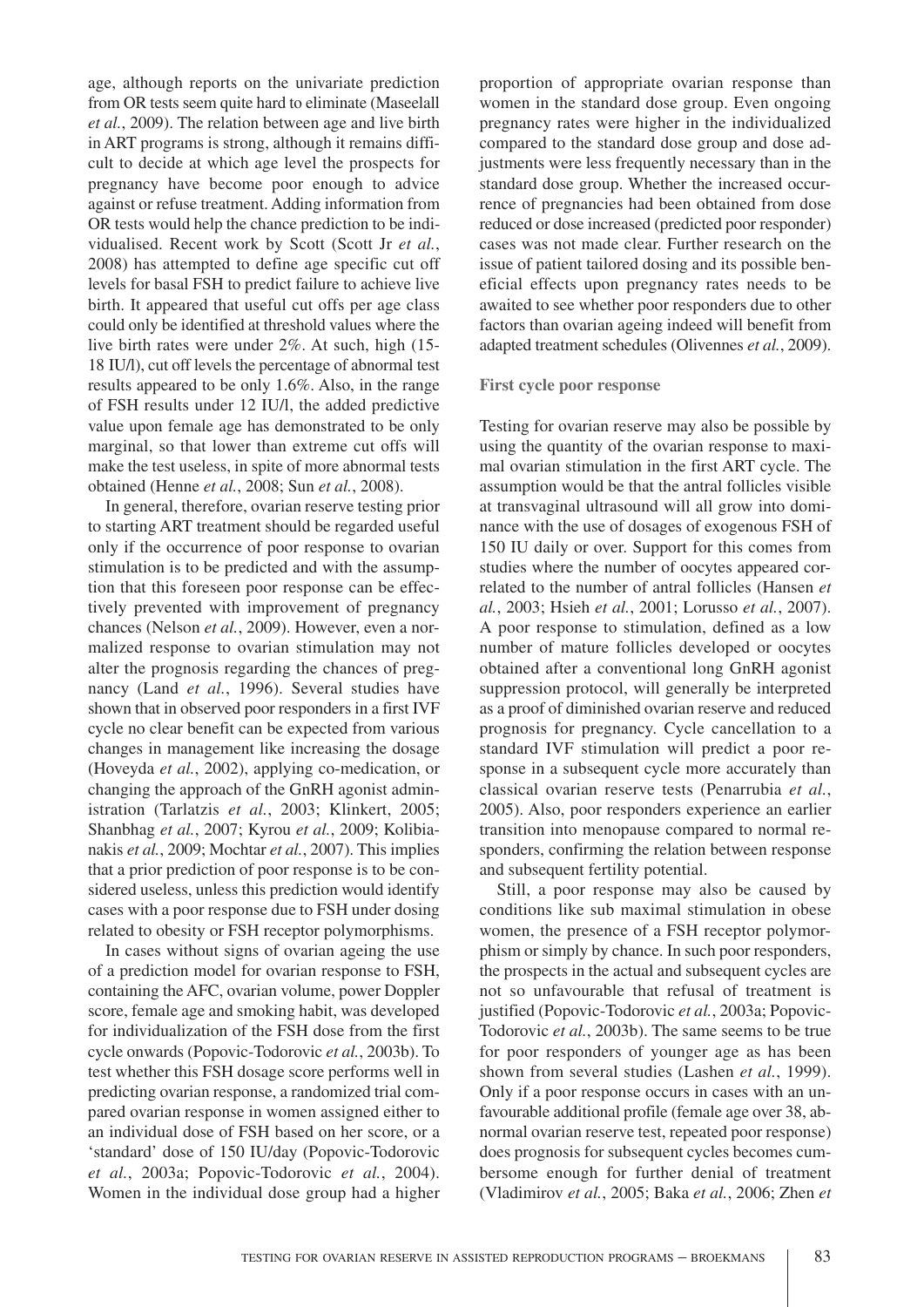



(a) Predicted probabilities using female age as predictor. Taking a 15% cumulative pregnancy rate in three cycles as minimal level of success, such a poor prospect cannot be predicted by age for any single woman.

(b) Predicted probabilities using female age, poor response, and poor response type as predictors. Taking a 10% cumulative pregnancy rate in cycles 2 and 3 as minimum success level, only in cycle 1 poor responders, who were expected based on the ovarian reserve test combination (FSH, antral follicle count, inhibin B), can such poor prognosis situations be identified.

 $PR = cycle 1$  poor responder;  $NR = cycle 1$  normal responder; Exp PR = cycle 1 poor responder with abnormal ovarian reserve testing; Unexp PR = cycle 1 poor responder with normal ovarian reserve testing.

Reprint from Hendriks *et al.* (Hendriks *et al.*, 2008).

*al.*, 2008; Lawson *et al.*, 2003; de Boer *et al.*, 2003; Klinkert *et al.*, 2004).

The best policy for IVF cases therefore could be the unrestricted entry into IVF treatment, without prior testing. The occurrence of a poor response to stimulation would then urge for a further classification: can the response be classified as expected or unexpected in view of female age or the result of an ovarian reserve test. Expected poor responders could then be counselled for further refraining from treatment and egg donation, unexpected poor responders may still have reasonable prospects in subsequent cycles and benefit from the use of a higher FSH stimulation dosage (Popovic-Todorovic *et al.*, 2003a; Popovic-Todorovic *et al.*, 2003b) (Figure 4).

The true challenge for ovarian reserve tests lies in the possibility of identifying women with a reduced reproductive lifespan at such a stage in their lives that adequate action can be taken. In such test the preferable outcome variable to judge the test upon is the age at which a woman will become menopausal. The relation between menopausal age and the end of natural fertility has been hypothesized to be fixed (te Velde and Pearson, 2002). If a test existed that adequately predicts age at menopause, then adequate prevention of at least age related infertility would become reality.

## **Summary**

From the overview on ovarian reserve testing provided, two main points of attention can be deduced. First, the routine use of ORTs prior to starting ART can not be justified, as clear therapeutic options in cases with anticipated low response are lacking. Second, a first IVF attempt poor responder without signs of advanced ovarian ageing does not bear a poor prognosis and may benefit from adapted treatment schedules in subsequent cycles.

#### **References**

- Abma JC, Chandra A, Mosher WD, Peterson LS, Piccinino LJ. Fertility, family planning, and women's health: new data from the 1995 National Survey of Family Growth. Vital Health Stat 1997;23:1-114.
- Baka S, Makrakis E, Tzanakaki D, Konidaris S, Hassiakos D, Moustakarias T, Creatsas G. Poor responders in IVF: cancellation of a first cycle is not predictive of a subsequent failure. Ann N Y Acad Sci 2006;1092:418-425.
- Bancsi LF, Broekmans FJ, Eijkemans MJ, de Jong FH, Habbema JD, te Velde ER. Predictors of poor ovarian response in in vitro fertilization: a prospective study comparing basal markers of ovarian reserve. Fertil Steril 2002;77:328-336.
- Bancsi LF, Broekmans FJ, Looman CW, Habbema JD, te Velde ER. Impact of repeated antral follicle counts on the prediction of poor ovarian response in women undergoing in vitro fertilization. Fertil Steril. 2004a;81:35-41.
- Bancsi LF, Broekmans FJ, Looman CW, Habbema JD, te Velde ER. Predicting poor ovarian response in IVF: use of repeat basal FSH measurement. J Reprod Med. 2004b;49:187-194.
- Bancsi LF, Broekmans FJ, Mol BW, Habbema JD, te Velde ER. Performance of basal follicle-stimulating hormone in the prediction of poor ovarian response and failure to become pregnant after in vitro fertilization: a meta-analysis. Fertil Steril. 2003;79:1091-1100.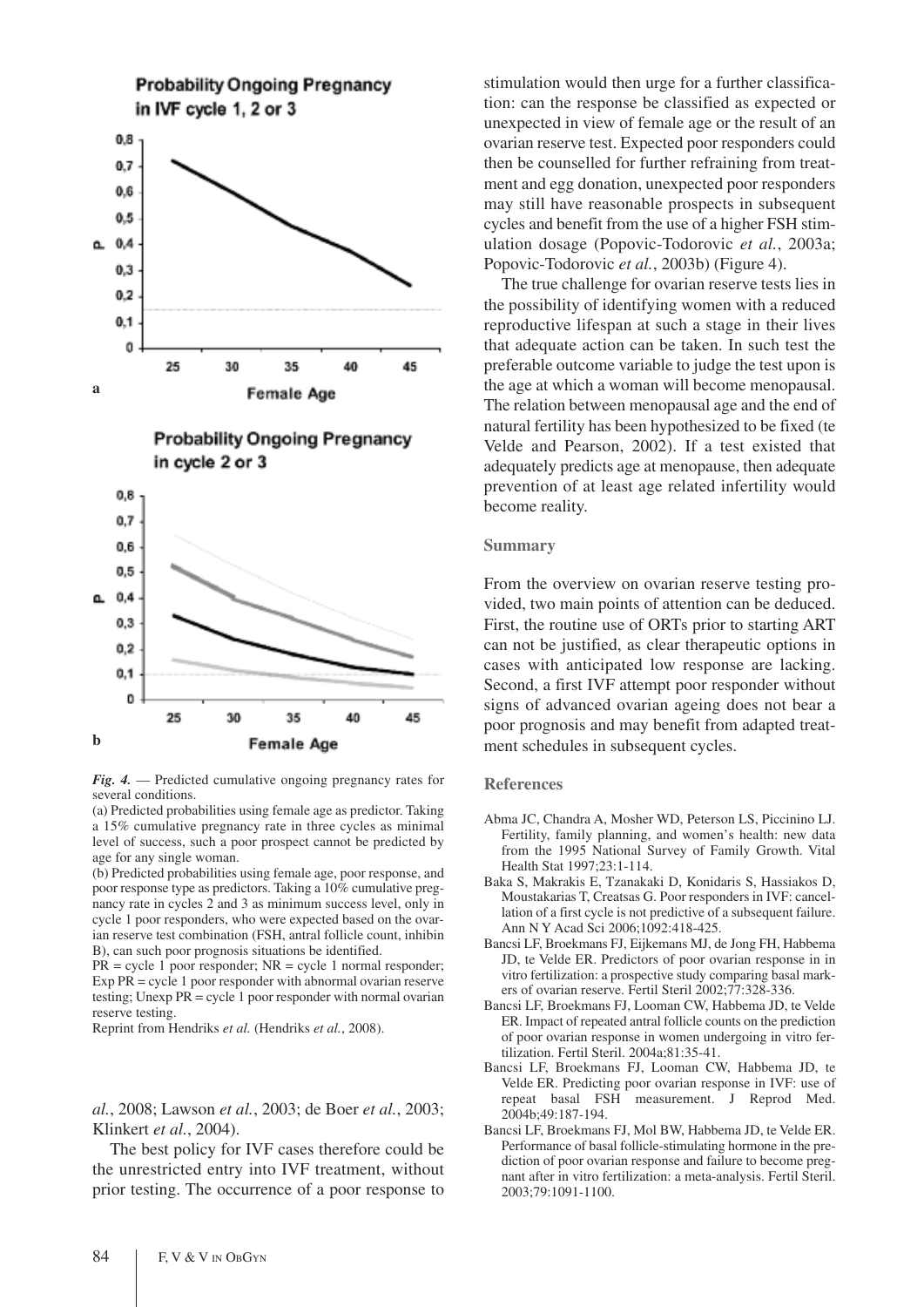- Broekmans FJ, de ZD, Howles CM, Gougeon A, Trew G, Olivennes F. The antral follicle count: practical recommendations for better standardization. Fertil Steril. 2009.
- Broekmans FJ, Faddy MJ, Scheffer G, te Velde ER. Antral follicle counts are related to age at natural fertility loss and age at menopause. Menopause. 2004;11:607-614.
- Broekmans FJ, Kwee J, Hendriks DJ, Mol BW, Lambalk CB. A systematic review of tests predicting ovarian reserve and IVF outcome. Hum Reprod Update. 2006;12:685-718.
- Broer SL, Mol BW, Hendriks D, Broekmans FJ. The role of antimullerian hormone in prediction of outcome after IVF: comparison with the antral follicle count. Fertil Steril. 2008.
- Broer SL, Mol BW, Hendriks D, Broekmans FJ. The role of antimullerian hormone in prediction of outcome after IVF: comparison with the antral follicle count. Fertil Steril. 2009;91:705-714.
- Centers for Disease Control and Prevention (2007) 2005 Assisted Reproductive Technology Success Rates: National Summary and Fertility Clinic Reports. In pp. http://www.cdc.gov/ART/ART2006-508PDF/2006ART.pdf.
- de Boer EJ, den T, I, te Velde ER, Burger CW, van Leeuwen FE. Increased risk of early menopausal transition and natural menopause after poor response at first IVF treatment. Hum Reprod. 2003;18:1544-1552.
- de Bruin JP, Bovenhuis H, Van Noord PA, Pearson PL, van Arendonk JA, te Velde ER, Kuurman WW, Dorland M. The role of genetic factors in age at natural menopause. Hum Reprod. 2001;16:2014-2018.
- Deeks JJ. Systematic reviews in health care: Systematic reviews of evaluations of diagnostic and screening tests. BMJ. 2001;323:157-162.
- Eijkemans MJ, Habbema J.D.F., te Velde ER. Age at last childbirth and fertility at young age. In In: Fertility In Populations and In Patients; M.J. Eijkemans; Academic Thesis, Erasmus Medical Center Rotterdam, The Netherlands, 2005, pp. 23- 34.
- Evers JL. Female subfertility. Lancet. 2002;360:151-159.
- Fanchin R, de Ziegler D, Olivennes F, Taieb J, Dzik A, Frydman R. Exogenous follicle stimulating hormone ovarian reserve test (EFORT): a simple and reliable screening test for detecting 'poor responders' in in-vitro fertilization. Hum Reprod. 1994;9:1607-1611.
- Fasouliotis SJ, Simon A, Laufer N. Evaluation and treatment of low responders in assisted reproductive technology: a challenge to meet. J Assist Reprod Genet. 2000;17:357-373.
- Grimes DA, Schulz KF. Refining clinical diagnosis with likelihood ratios. Lancet. 2005;365:1500-1505.
- Hansen KR, Knowlton NS, Thyer AC, Charleston JS, Soules MR, Klein NA. A new model of reproductive aging: the decline in ovarian non-growing follicle number from birth to menopause. Hum Reprod. 2008;23:699-708.
- Hansen KR, Morris JL, Thyer AC, Soules MR. Reproductive aging and variability in the ovarian antral follicle count: application in the clinical setting. Fertil Steril. 2003;80:577- 583.
- Harrison RF, Jacob S, Spillane H, Mallon E, Hennelly B. A prospective randomized clinical trial of differing starter doses of recombinant follicle-stimulating hormone (follitropin-beta) for first time in vitro fertilization and intracytoplasmic sperm injection treatment cycles. Fertil Steril. 2001;75:23-31.
- Heijnen EM, Eijkemans MJ, De Klerk C, Polinder S, Beckers NG, Klinkert ER, Broekmans FJ, Passchier J, te Velde ER, Macklon NS, *et al*. A mild treatment strategy for in-vitro fertilisation: a randomised non-inferiority trial. Lancet. 2007;369:743-749.
- Hendriks DJ, Broekmans FJ, Bancsi LF, de Jong FH, Looman CW, te Velde ER. Repeated clomiphene citrate challenge testing in the prediction of outcome in IVF: a comparison with basal markers for ovarian reserve. Hum Reprod. 2005a;20:163-169.
- Hendriks DJ, Broekmans FJ, Bancsi LF, Looman CW, de Jong FH, te Velde ER. Single and repeated GnRH agonist

stimulation tests compared with basal markers of ovarian reserve in the prediction of outcome in IVF. J Assist Reprod Genet. 2005b;22:65-73.

- Hendriks DJ, Kwee J, Mol BW, te Velde ER, Broekmans FJ. Ultrasonography as a tool for the prediction of outcome in IVF patients: a comparative meta-analysis of ovarian volume and antral follicle count. Fertil Steril. 2007;87:764-775.
- Hendriks DJ, Mol BW, Bancsi LF, te Velde ER, Broekmans FJ. Antral follicle count in the prediction of poor ovarian response and pregnancy after in vitro fertilization: a metaanalysis and comparison with basal follicle-stimulating hormone level. Fertil Steril. 2005;83:291-301.
- Hendriks DJ, Mol BW, Bancsi LF, te Velde ER, Broekmans FJ. The clomiphene citrate challenge test for the prediction of poor ovarian response and nonpregnancy in patients undergoing in vitro fertilization: a systematic review. Fertil Steril. 2006.
- Hendriks DJ, te Velde ER, Looman CW, Bancsi LF, Broekmans FJ. Expected poor ovarian response in predicting cumulative pregnancy rates: a powerful tool. Reprod Biomed Online. 2008;17:727-736.
- Henne MB, Stegmann BJ, Neithardt AB, Catherino WH, Armstrong AY, Kao TC, Segars JH. The combined effect of age and basal follicle-stimulating hormone on the cost of a live birth at assisted reproductive technology. Fertil Steril. 2008;89:104-110.
- Hoveyda F, Engmann L, Steele J, Lopez BA, Barlow DH. Ovarian response in three consecutive in vitro fertilization cycles. Fertil Steril. 2002;77:706-710.
- Hsieh YY, Chang CC, Tsai HD. Antral follicle counting in predicting the retrieved oocyte number after ovarian hyperstimulation. J Assist Reprod Genet. 2001;18:320-324.
- Karlsson MO, Wade JR, Loumaye E, Munafo A. A population model for the follicular growth in women treated with follicle stimulating hormone. Clin Pharmacol Ther. 1997;62:665- 674.
- Karlsson MO, Wade JR, Loumaye E, Munafo A. The population pharmacokinetics of recombinant- and urinary-human follicle stimulating hormone in women. Br J Clin Pharmacol. 1998;45:13-20.
- Klinkert ER. Clinical significance and management of poor response in IVF. 2005.
- Klinkert ER, Broekmans FJ, Looman CW, te Velde ER. A poor response in the first in vitro fertilization cycle is not necessarily related to a poor prognosis in subsequent cycles. Fertil Steril. 2004;81:1247-1253.
- Kok JD, Looman CW, Weima SM, te Velde ER. A high number of oocytes obtained after ovarian hyperstimulation for in vitro fertilization or intracytoplasmic sperm injection is not associated with decreased pregnancy outcome. Fertil Steril. 2006;85:918-924.
- Kolibianakis EM, Venetis CA, Diedrich K, Tarlatzis BC, Griesinger G. Addition of growth hormone to gonadotrophins in ovarian stimulation of poor responders treated by in-vitro fertilization: a systematic review and meta-analysis. Hum Reprod Update. 2009.
- Kyrou D, Kolibianakis EM, Venetis CA, Papanikolaou EG, Bontis J, Tarlatzis BC. How to improve the probability of pregnancy in poor responders undergoing in vitro fertilization: a systematic review and meta-analysis. Fertil Steril. 2009;91:749-766.
- Land JA,Yarmolinskaya MI, Dumoulin JC, Evers JL. High-dose human menopausal gonadotropin stimulation in poor responders does not improve in vitro fertilization outcome. Fertil Steril. 1996;65:961-965.
- Lashen H, Ledger W, Lopez-Bernal A, Barlow D. Poor responders to ovulation induction: is proceeding to in-vitro fertilization worthwhile? Hum Reprod. 1999;14:964-969.
- Lawson R, El Toukhy T, Kassab A, Taylor A, Braude P, Parsons J, Seed P. Poor response to ovulation induction is a stronger predictor of early menopause than elevated basal FSH: a life table analysis. Hum Reprod. 2003;18: 527-533.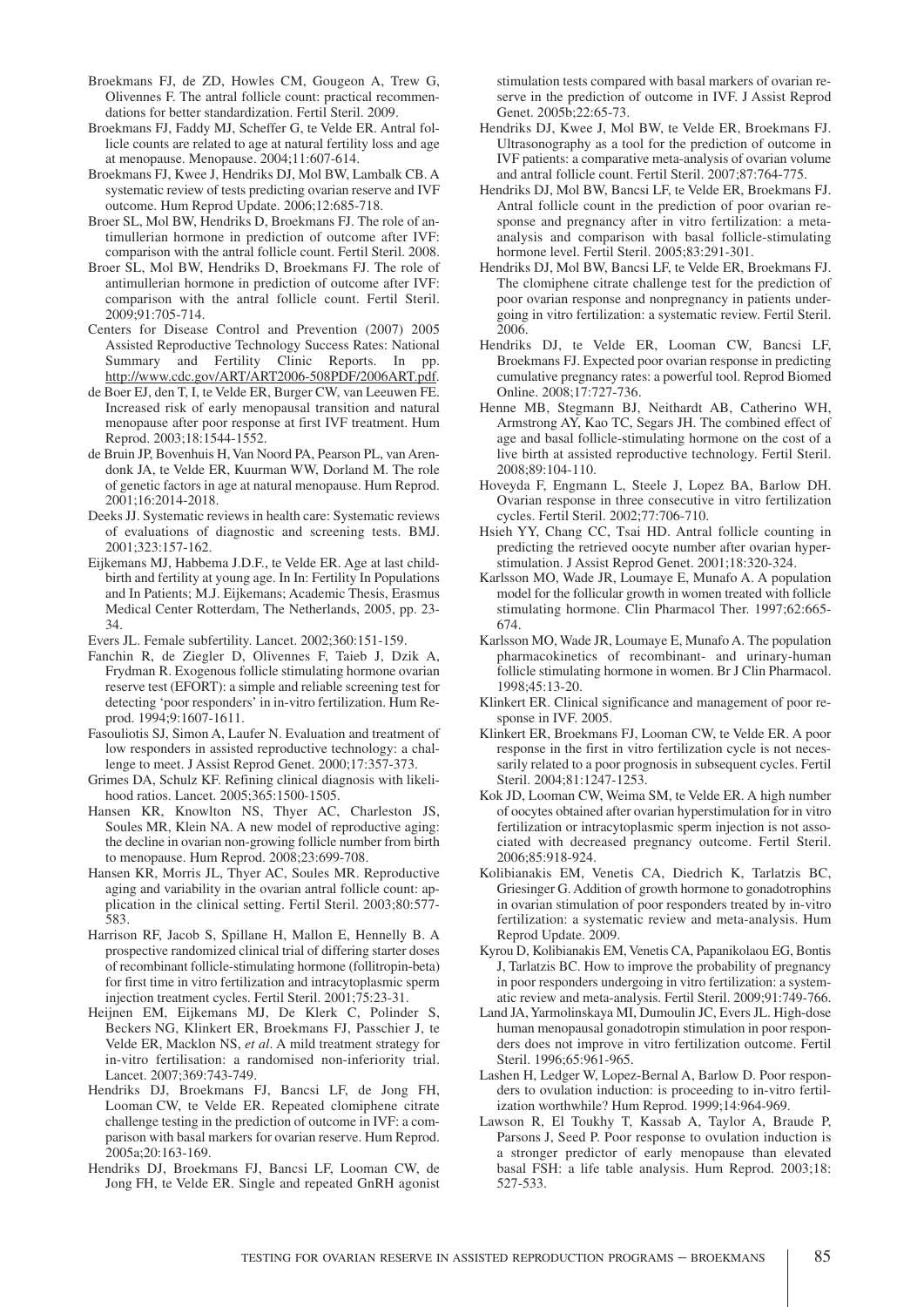- Lee TH, Liu CH, Huang CC, Wu YL, Shih YT, Ho HN, Yang YS, Lee MS. Serum anti-Mullerian hormone and estradiol levels as predictors of ovarian hyperstimulation syndrome in assisted reproduction technology cycles. Hum Reprod. 2008;23:160-167.
- Levi AJ, Raynault MF, Bergh PA, Drews MR, Miller BT, Scott RT. Reproductive outcome in patients with diminished ovarian reserve. Fertil Steril. 2001;76:666-669.
- Lorusso F, Vicino M, Lamanna G, Trerotoli P, Serio G, Depalo R. Performance of different ovarian reserve markers for predicting the numbers of oocytes retrieved and mature oocytes. Am J Human Biol. 2007;56:429-435.
- Loumaye E., Bilion J.M., Mine J.M., Psalti I., Pensis M, Thomas K. Prediction of individual response to controlled ovarian hyperstimulation by means of a clomiphene citrate challenge test. Fertil Steril. 1990;53:295-301.
- Maseelall PB, Hernandez-Rey AE, Oh C, Maagdenberg T, McCulloh DH, McGovern PG. Antral follicle count is a significant predictor of livebirth in in vitro fertilization cycles. Fertil Steril. 2009;91:1595-1597.
- Moce E, Lavara R, Vicente JS. Influence of the donor male on the fertility of frozen-thawed rabbit sperm after artificial insemination of females of different genotypes. Reprod Domest Anim. 2005;40:516-521.
- Mochtar MH, Van der Veen F, Ziech M, van Wely M. Recombinant Luteinizing Hormone (rLH) for controlled ovarian hyperstimulation in assisted reproductive cycles. Cochrane Database Syst Rev. 2007, CD005070.
- Mol BW, Verhagen TE, Hendriks DJ, Collins JA, Coomarasamy A, Opmeer BC, Broekmans FJ. Value of ovarian reserve testing before IVF: a clinical decision analysis. Hum Reprod. 2006;21:1816-1823.
- Morabia A and Costanza MC. International variability in ages at menarche, first livebirth, and menopause. World Health Organization Collaborative Study of Neoplasia and Steroid Contraceptives. Am J Epidemiol. 1998;148:1195-1205.
- Muasher SJ, Oehninger S, Simonetti S, Matta J, Ellis LM, Liu HC, Jones GS, Rosenwaks Z. The value of basal and/or stimulated serum gonadotropin levels in prediction of stimulation response and in vitro fertilization outcome. Fertil Steril. 1988;50:298-307.
- Nargund G, Fauser BC, Macklon NS, Ombelet W, Nygren K, Frydman R. The ISMAAR proposal on terminology for ovarian stimulation for IVF. Hum Reprod. 2007;22:2801-2804.
- Nelson SM, Yates RW, Fleming R. Serum anti-Mullerian hormone and FSH: prediction of live birth and extremes of response in stimulated cycles – implications for individualization of therapy. Hum Reprod. 2007;22:2414-2421.
- Nelson SM, Yates RW, Lyall H, Jamieson M, Traynor I, Gaudoin M, Mitchell P, Ambrose P, Fleming R. Anti-Mullerian hormone-based approach to controlled ovarian stimulation for assisted conception. Hum Reprod. 2009;24:867-875.
- Ng EH, Tang OS, Ho PC. The significance of the number of antral follicles prior to stimulation in predicting ovarian responses in an IVF programme. Hum Reprod. 2000;15:1937- 1942.
- Noord-Zaadstra BM, Looman CW, Alsbach H, Habbema JD, te Velde ER, Karbaat J. Delaying childbearing: effect of age on fecundity and outcome of pregnancy. BMJ. 1991;302:1361- 1365.
- Nyboe AA, Goossens V, Bhattacharya S, Ferraretti AP, Kupka MS, de MJ, Nygren KG. Assisted reproductive technology and intrauterine inseminations in Europe, 2005: results generated from European registers by ESHRE: ESHRE. The European IVF Monitoring Programme (EIM), for the European Society of Human Reproduction and Embryology (ESHRE). Hum Reprod. 2009.
- Olivennes F, Howles CM, Borini A, Germond M, Trew G, Wikland M, Zegers-Hochschild F, Saunders H, Alam V. Individualizing FSH dose for assisted reproduction using a novel algorithm: the CONSORT study. Reprod Biomed Online. 2009;18:195-204.
- Out HJ, David I, Ron-El R, Friedler S, Shalev E, Geslevich J, Dor J, Shulman A, Ben Rafael Z, Fisch B, *et al.* A randomized, double-blind clinical trial using fixed daily doses of 100 or 200 IU of recombinant FSH in ICSI cycles. Hum Reprod. 2001;16:1104-1109.
- Penarrubia J, Fabregues F, Manau D, Creus M, Carmona F, Casamitjana R, Vanrell JA, Balasch J. Previous cycle cancellation due to poor follicular development as a predictor of ovarian response in cycles stimulated with gonadotrophin-releasing hormone agonist-gonadotrophin treatment. Hum Reprod. 2005;20:622-628.
- Polinder S, Heijnen EM, Macklon NS, Habbema JD, Fauser BJ, Eijkemans MJ. Cost-effectiveness of a mild compared with a standard strategy for IVF: a randomized comparison using cumulative term live birth as the primary endpoint. Hum Reprod. 2007.
- Popovic-Todorovic B, Loft A, Bredkjaeer HE, Bangsboll S, Nielsen IK, Andersen AN. A prospective randomized clinical trial comparing an individual dose of recombinant FSH based on predictive factors versus a 'standard' dose of 150 IU/day in 'standard' patients undergoing IVF/ICSI treatment. Hum Reprod. 2003a;18:2275-2282.
- Popovic-Todorovic B, Loft A, Lindhard A, Bangsboll S, Andersson AM, Andersen AN. A prospective study of predictive factors of ovarian response in 'standard' IVF/ICSI patients treated with recombinant FSH. A suggestion for a recombinant FSH dosage normogram. Hum Reprod. 2003b;18:781-787.
- Popovic-Todorovic B, Loft A, Ziebe S, Andersen AN. Impact of recombinant FSH dose adjustments on ovarian response in the second treatment cycle with IVF or ICSI in "standard" patients treated with 150 IU/day during the first cycle. Acta Obstet Gynecol Scand. 2004;83:842-849.
- Scott RT, Jr., Elkind-Hirsch KE, Styne-Gross A, Miller KA, Frattarelli JL. The predictive value for in vitro fertility delivery rates is greatly impacted by the method used to select the threshold between normal and elevated basal follicle-stimulating hormone. Fertil Steril. 2008;89:868-878.
- Scott RT, Jr. and Hofmann GE. Prognostic assessment of ovarian reserve [see comments]. Fertil Steril. 1995;63:1-11.
- Scott RT, Toner JP, Muasher SJ, Oehninger S, Robinson S, Rosenwaks Z. Follicle-stimulating hormone levels on cycle day 3 are predictive of in vitro fertilization outcome. Fertil Steril. 1989;51:651-654.
- Seifer DB, Lambert Messerlian G, Hogan JW, Gardiner AC, Blazar AS, Berk CA. Day 3 serum inhibin-B is predictive of assisted reproductive technologies outcome [see comments]. Fertil Steril. 1997;67:110-114.
- Seifer DB, MacLaughlin DT, Christian BP, Feng B, Shelden RM. Early follicular serum mullerian-inhibiting substance levels are associated with ovarian response during assisted reproductive technology cycles. Fertil Steril. 2002;77:468-471.
- Shanbhag S, Aucott L, Bhattacharya S, Hamilton MA, Mc-Tavish AR. Interventions for 'poor responders' to controlled ovarian hyperstimulation (COH) in in-vitro fertilisation (IVF). Cochrane Database Syst Rev. 2007, CD004379.
- Spira A. The decline of fecundity with age. Am J Human Biol. 1988, Suppl 1, 15-22.
- Stephen EH and Chandra A. Declining estimates of infertility in the United States: 1982-2002. Fertil Steril. 2006;86:516-523.
- Sun W, Stegmann BJ, Henne M, Catherino WH, Segars JH. A new approach to ovarian reserve testing. Fertil Steril. 2008;90:2196-2202.
- Tarlatzis BC, Zepiridis L, Grimbizis G, Bontis J. Clinical management of low ovarian response to stimulation for IVF: a systematic review. Hum Reprod Update. 2003;9:61-76.
- te Velde ER and Pearson PL. The variability of female reproductive aging. In pp. 141-154, 2002.
- Templeton A, Morris JK, Parslow W. Factors that affect outcome of in-vitro fertilisation treatment. Lancet. 1996;348:1402- 1406.